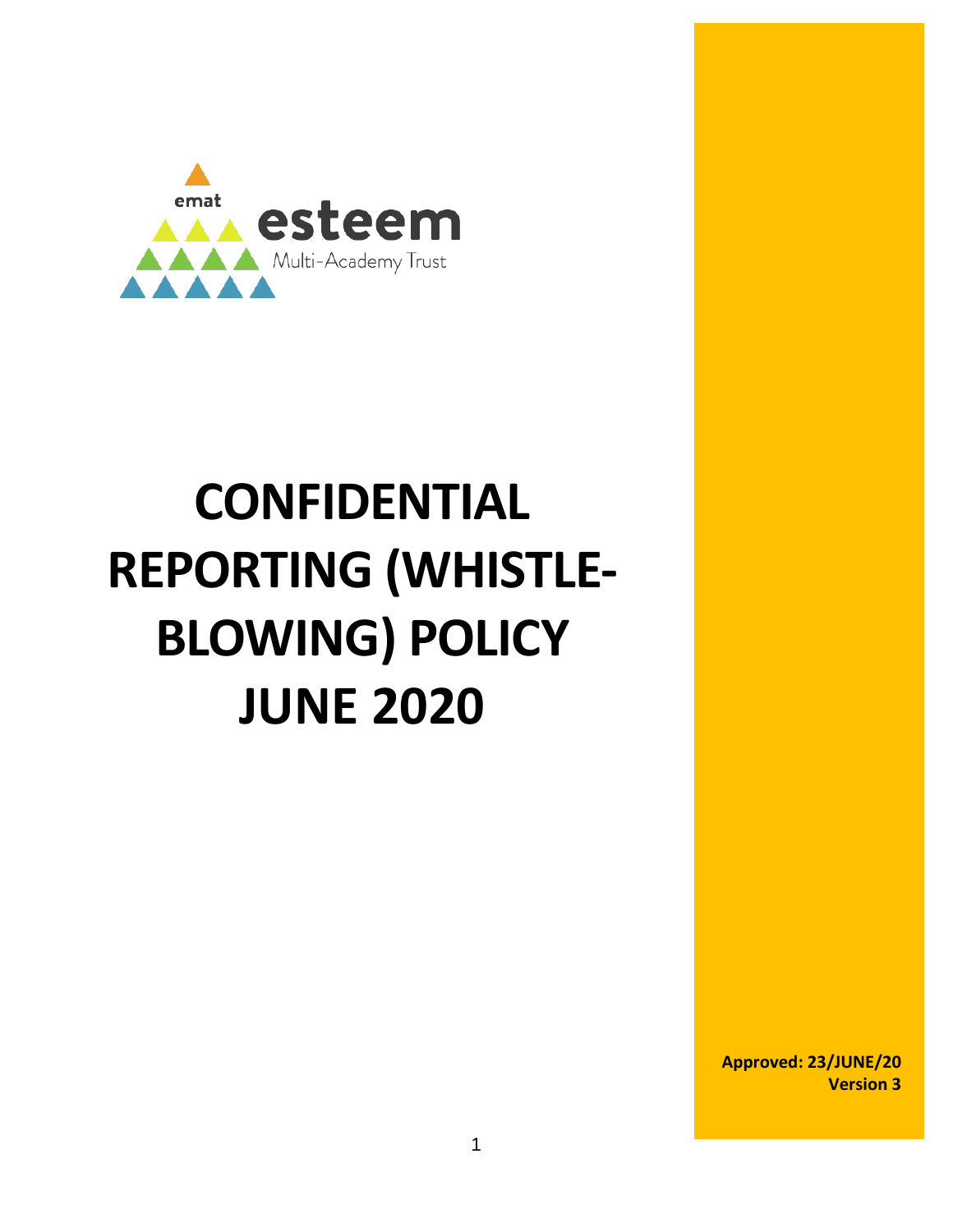### **Version History**

| <b>Version</b> | <b>Date Approved by Trust</b><br><b>Board/Chair of Trust Board</b> | <b>Changes Made</b>                                                                      |
|----------------|--------------------------------------------------------------------|------------------------------------------------------------------------------------------|
|                | 12 December 2018 Draft                                             |                                                                                          |
| 2              | 30 <sup>th</sup> January 2019                                      |                                                                                          |
|                | 4 <sup>th</sup> March 2020                                         | Draft changes agreed by TB                                                               |
| <u>3</u>       | 23rd June 2020                                                     | Periodicity of review changed to 2<br>years and inclusion of reference to<br><b>GDPR</b> |
|                |                                                                    |                                                                                          |
|                |                                                                    |                                                                                          |
|                |                                                                    |                                                                                          |
|                |                                                                    |                                                                                          |
|                |                                                                    |                                                                                          |
|                |                                                                    |                                                                                          |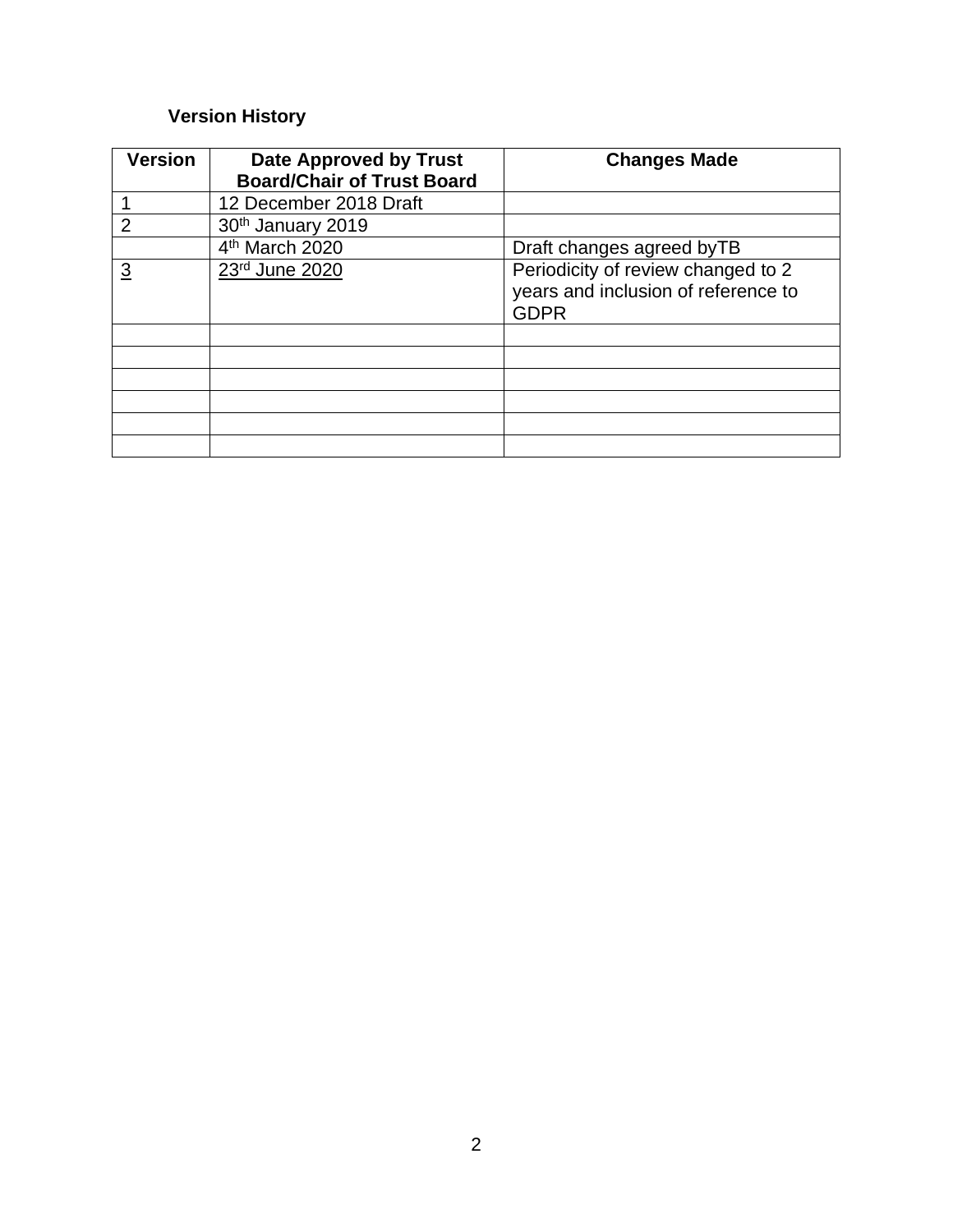| <b>Confidential Reporting Policy</b>                                         |                                                                                                                                                                                                                                                                                                                                                                                                                                                                                                                                                                                                                               |                                                                                                                          |  |  |
|------------------------------------------------------------------------------|-------------------------------------------------------------------------------------------------------------------------------------------------------------------------------------------------------------------------------------------------------------------------------------------------------------------------------------------------------------------------------------------------------------------------------------------------------------------------------------------------------------------------------------------------------------------------------------------------------------------------------|--------------------------------------------------------------------------------------------------------------------------|--|--|
| Date Policy Reviewed /<br>Developed:                                         | 12 December 2018<br>30 January 2019<br>04 March 2020<br>23 June 2020                                                                                                                                                                                                                                                                                                                                                                                                                                                                                                                                                          | Initial Review by Trust Board<br>Sign off by Chair of Trustees<br>Revisions approved by Trust Board<br>V3 approved by KD |  |  |
| Title:                                                                       | <b>Confidential Reporting Policy</b>                                                                                                                                                                                                                                                                                                                                                                                                                                                                                                                                                                                          |                                                                                                                          |  |  |
| <b>Summary of Policy:</b>                                                    | This policy reflects the commitment of the Esteem Multi-<br>Academy Trust in providing a confidential reporting<br>mechanism for all employees. The policy is based upon the<br>model policy provided by the Local Authority to schools.<br>Confidential reporting policies can often be referred to as<br>'whistleblowing' policies.<br>The Academies Financial Handbook says in paragraph<br>2.3.7 that academy trusts must have appropriate procedures<br>in place for whistle-blowing, including:<br>Making sure all staff are aware who they can report<br>concerns to<br>The way in which such concerns will be managed |                                                                                                                          |  |  |
| <b>Policy Author:</b>                                                        | Rebecca Bage - Governance Officer                                                                                                                                                                                                                                                                                                                                                                                                                                                                                                                                                                                             |                                                                                                                          |  |  |
| <b>Policy First Agreed By:</b><br><b>Trust</b><br><b>Board/CEO/Committee</b> | Agreed By:<br><b>Trust Board</b>                                                                                                                                                                                                                                                                                                                                                                                                                                                                                                                                                                                              | Date:<br>30 January 2019                                                                                                 |  |  |
| Author:                                                                      | Rebecca Bage                                                                                                                                                                                                                                                                                                                                                                                                                                                                                                                                                                                                                  |                                                                                                                          |  |  |
| <b>Contact details:</b><br>rbage@esteemmat.co.uk                             |                                                                                                                                                                                                                                                                                                                                                                                                                                                                                                                                                                                                                               |                                                                                                                          |  |  |
| <b>Additional</b>                                                            | <b>EMAT Anti-Fraud Policy</b>                                                                                                                                                                                                                                                                                                                                                                                                                                                                                                                                                                                                 |                                                                                                                          |  |  |
| documents/references                                                         | <b>Academies Financial Handbook</b>                                                                                                                                                                                                                                                                                                                                                                                                                                                                                                                                                                                           |                                                                                                                          |  |  |
| related to this policy:                                                      | Keeping Children Safe in Education Sept 2018 and other                                                                                                                                                                                                                                                                                                                                                                                                                                                                                                                                                                        |                                                                                                                          |  |  |
|                                                                              | <b>Statutory Guidance</b>                                                                                                                                                                                                                                                                                                                                                                                                                                                                                                                                                                                                     |                                                                                                                          |  |  |
|                                                                              | Public Interest Disclosure Act 1998                                                                                                                                                                                                                                                                                                                                                                                                                                                                                                                                                                                           |                                                                                                                          |  |  |
| <b>Academy Specific / MAT</b><br>wide                                        | MAT wide policy                                                                                                                                                                                                                                                                                                                                                                                                                                                                                                                                                                                                               |                                                                                                                          |  |  |
| <b>Review Period:</b>                                                        | Every 2 years                                                                                                                                                                                                                                                                                                                                                                                                                                                                                                                                                                                                                 |                                                                                                                          |  |  |
| <b>Date Review Due:</b>                                                      | <b>JUNE 2020</b>                                                                                                                                                                                                                                                                                                                                                                                                                                                                                                                                                                                                              |                                                                                                                          |  |  |
|                                                                              |                                                                                                                                                                                                                                                                                                                                                                                                                                                                                                                                                                                                                               |                                                                                                                          |  |  |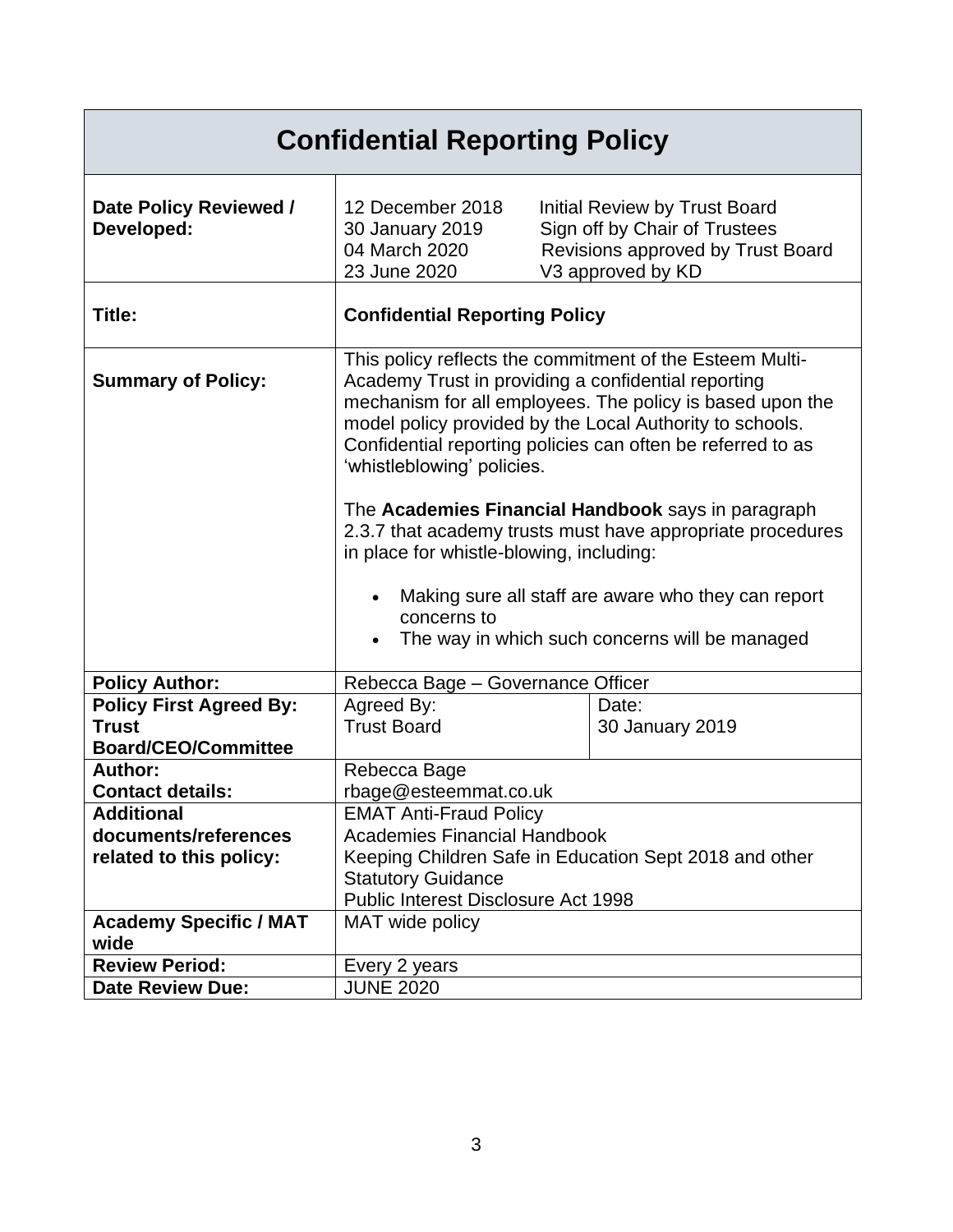## Confidential Reporting Code for the Esteem Multi-Academy Trust

## **1. Introduction**

- **1.1** Confidential reporting is the disclosure or communication of information about possible malpractice by individuals or organisations. Disclosure can be either internal within the organisation or external to an outside authority.
- **1.2** This confidential reporting code is intended to enable employees of the Esteem Multi-Academy Trust (referred to in this policy as the 'trust') to disclose information about malpractice internally and to provide employees with protection from subsequent victimisation, discrimination or disadvantage. This will assist in detecting and deterring malpractice and, by demonstrating the trust's accountability, maintain public confidence and the trust's good reputation.

## **2. Purpose**

- **2.1** Employees are often the first to realise that there may be evidence of malpractice within the trust. However, they may not express their concerns because they feel that speaking up would be disloyal to their colleagues or to the academy or team they work within. They may also fear harassment or victimisation.
- **2.2** In line with the trust's commitment to high standards of openness, integrity and accountability, the trust expects employees who have a reasonable belief that malpractice is taking place within the organisation to come forward and voice those concerns internally. This may be an awareness of suspected irregularity, wrongdoing or a failure of standards. This code provides the means for employees to make such disclosures.
- **2.3** An employee's concerns about malpractice may include a reasonable belief that one or more of the following has occurred or is likely to occur:
	- Conduct which is an offence or a breach of law,
	- Miscarriages of justice,
	- Health and safety risks, including risks to the public as well as other employees,
	- Damage to the environment,
	- The unauthorised use of public funds,
	- Fraud and corruption,
	- Sexual or Physical abuse of pupils,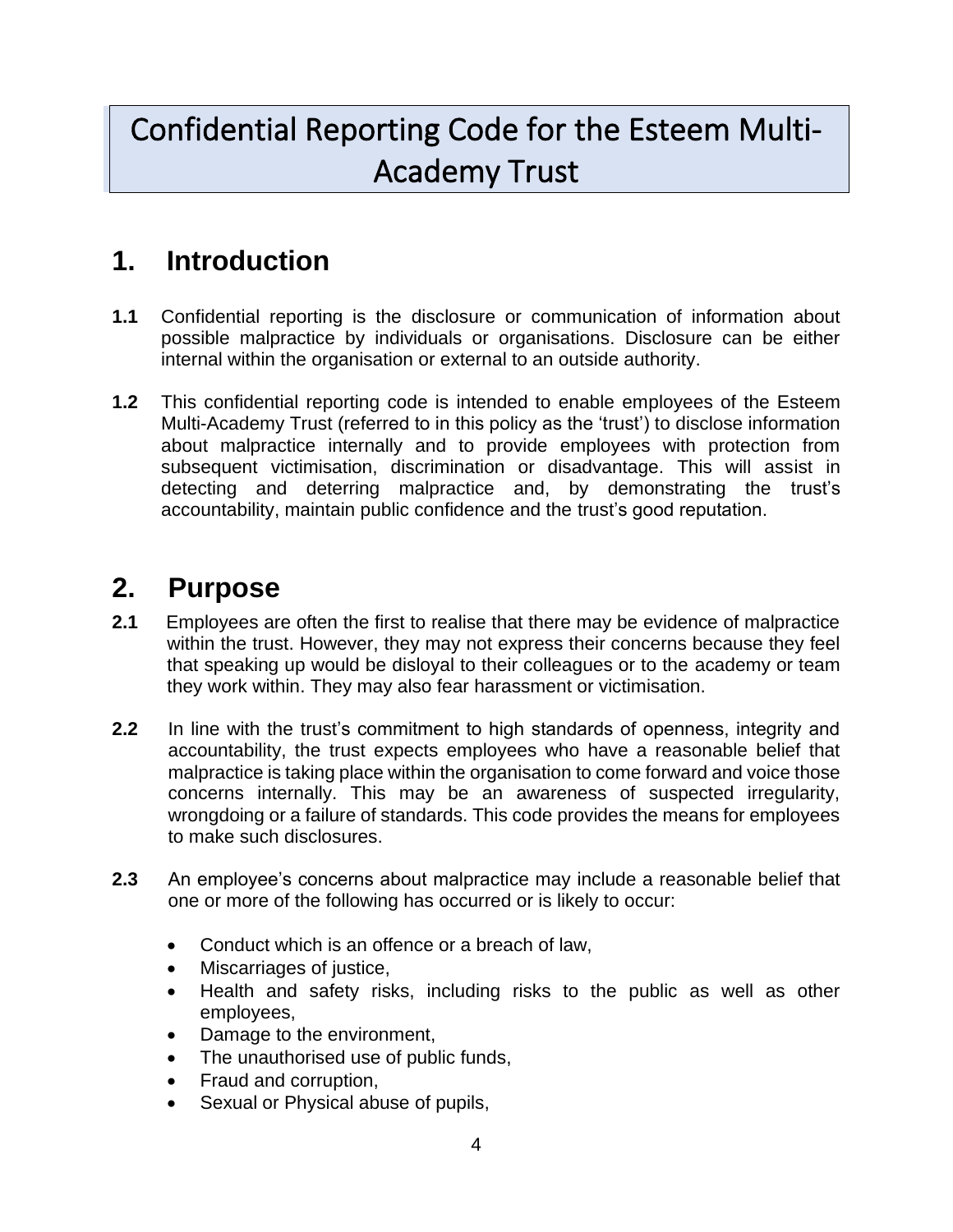- Other unethical conduct.
- **2.4.1** Under this code employees should make disclosures about possible malpractice to one or more of the following people:
	- The Headteacher/Senior Lead if the reporting employee works within an academy. Where an employee of an academy feels that reporting their concerns to the Headteacher or Senior Lead would be inappropriate they should report to the Chair of the Local Governing Body.
	- The CEO if the reporting employee is a member of the Executive Team or is employed within the central support team of the trust. Where reporting to the CEO is inappropriate, the reporting employee should contact the Chair to the Trust Board.
	- The Finance Director, if concerns raised are related to financial management. If this would be inappropriate contact should be made with the Chair to the Trust Board.

It is recognised that most cases will have to proceed on a confidential basis.

- **2.5** It is in the interests of all parties that disclosures are dealt with properly, quickly and discreetly. The overriding consideration for the trust and the employee is that it would be in the public interest for any malpractice found to be corrected and, where appropriate, sanctions applied
- **2.6** The code provides employees with a procedure to make disclosures of irregularity or wrongdoing without fear of adverse treatment as a result. The trust will not tolerate any harassment or victimisation of employees making disclosures (including informal pressures) and will act to protect employees when they make a disclosure in good faith.
- **2.7** The code addresses major concerns that fall outside the scope of other procedures and where the interests of others or if the academies are at risk. It has been developed within the following legislative and policy framework:

It considers the requirements of the Public Interest Disclosure Act 1998.

It is complementary to the trust's Code of Conduct which makes clear the standards of propriety and good practice expected of employees.

It is complementary to the trust's Discipline, Grievance and Harassment Procedures. Together they form a framework which allows employees to be disciplined, to seek personal redress, to raise personal complaint and to disclose malpractice where appropriate.

The code is in addition to the trust's Complaints Policy and other reporting procedures, for example child protection procedures.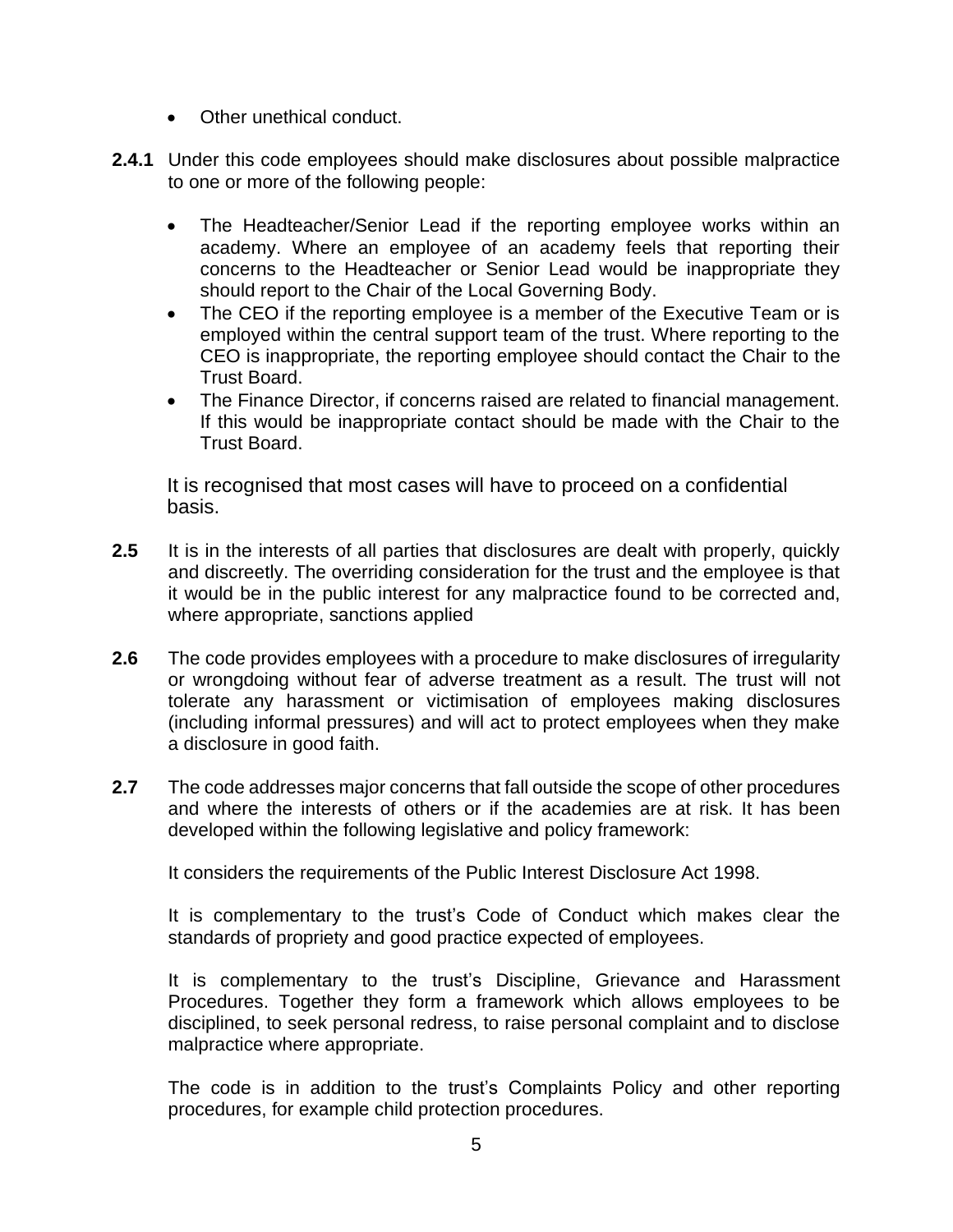## **3 Scope**

- **3.1** This code applies to all employees within the Esteem Multi-Academy Trust. It is also applicable to:
	- contractors working for the trust on trust premises, for example, agency staff, builders, drivers.
	- suppliers and those providing services under a contract with the trust in their own premises.

## **4 Procedure for Making A Disclosure**

#### **4.1 Introduction**

- **4.1.1** This code provides you with a procedure for making disclosures internally about suspected wrongdoing, irregularity or a failure of standards within the trust. Its aims are:
	- To encourage you to feel confident in raising serious concerns and to question and act upon concerns about possible malpractice within the trust.
	- To provide a means for you to disclose those concerns and receive feedback on any action taken.
	- To ensure that you receive a response to your concerns and that you are aware of how to pursue them further if you are not satisfied.
	- To reassure you that you will be protected from possible reprisals or victimisation and from subsequent discrimination or disadvantage.
- **4.1.2** Any serious concerns that you have about an aspect of service provision or the conduct of employees, Directors, Trustees, Governors of Local Governing Bodies or others acting on behalf of the trust can be reported under this code. This may be about something that:
	- makes you feel uncomfortable in terms of known standards, your experience or the standards you believe the trust subscribes to.
	- is against the trust's or academies' policies.
	- falls below established standards of practice.
	- amounts to improper conduct.

Examples of these are given in paragraph 2.3.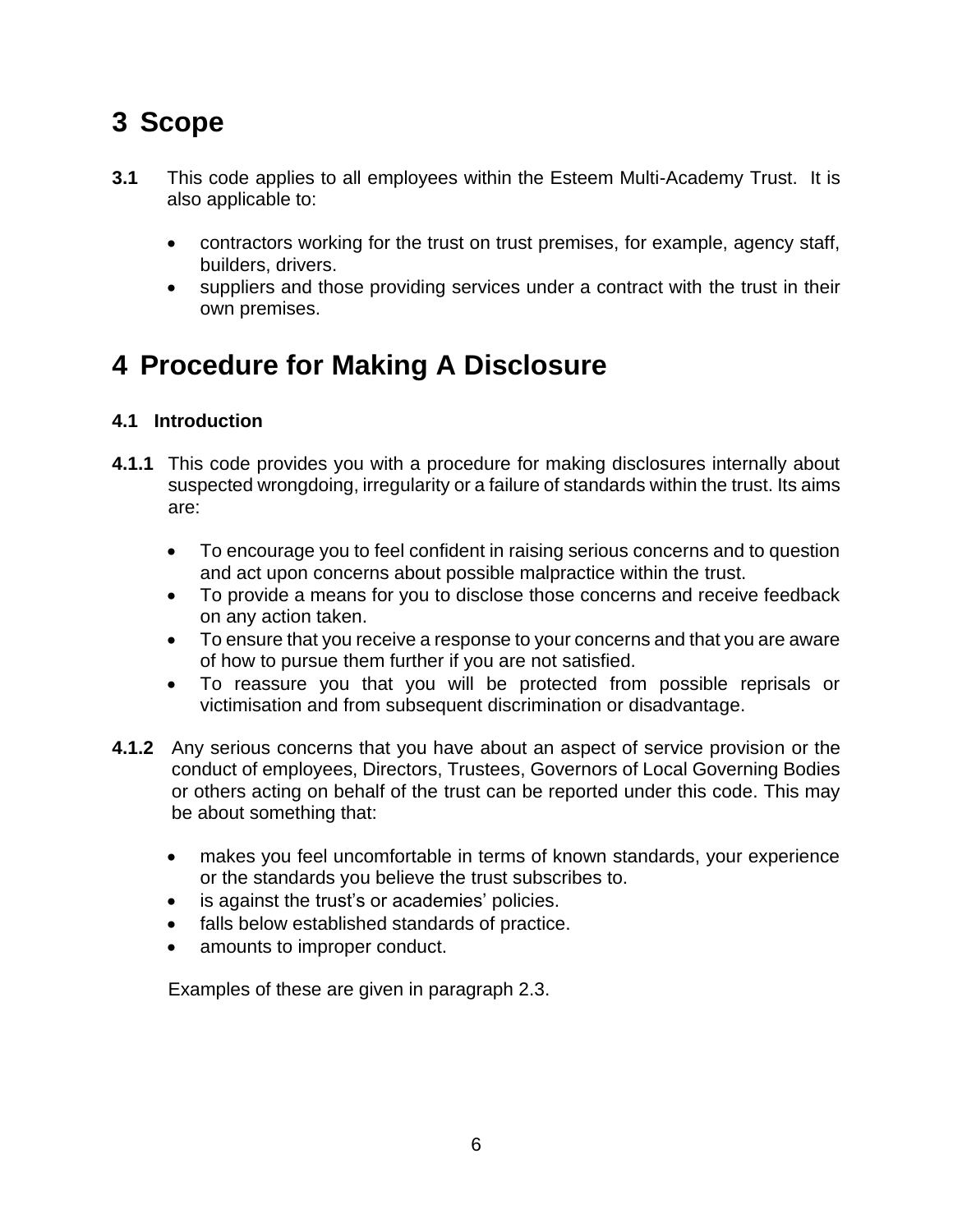#### **4.2 Confidentiality**

**4.2.1** All disclosures will be treated in confidence and wherever possible, every effort will be made not to reveal your identity. However, you may need to come forward as a witness and you will be given every support from management at that time.

#### **4.3 Anonymous Disclosures**

- **4.3.1** You should put your name to your disclosure whenever possible. Disclosures made anonymously will still be considered at the discretion of the trust. However, it is helpful to have your name in case further information is required.
- **4.3.2** In exercising its discretion, the trust will consider:
	- the seriousness of the issues raised.
	- the credibility of the disclosure.
	- the likelihood of confirming what is alleged from attributable sources.

#### **4.4 Untrue Disclosures**

If you make a disclosure in good faith that you reasonably believe is in the public interest, but it is not confirmed by the investigation, no action will be taken against you. If, however, your allegation is frivolous, malicious or for personal gain, you may be subject to disciplinary action.

#### **4.5 Employee Action**

- **4.5.1** As a first step, you should normally raise your concerns with the most senior member of the leadership team at your place of work. For employees within an academy this would normally be the Headteacher. If you work as part the trust's central team this would be the CEO. If the matter is related to a financial management concern, then you are advised to raise this with the Finance Director. If you believe any of these people are involved, you should approach the Chair of Governors or Chair of Trust Board as appropriate. Any reporting of this nature depends on the seriousness and sensitivity of the issues involved and who is suspected of the malpractice.
- **4.5.2** You may raise your concern either verbally or in writing. The earlier you express the concern, the easier it is to act. You should provide:
	- details of your concerns, including the nature, dates and location of any relevant incidents.
	- reasons why you feel concerned about the situation.
- **4.5.3** Although you are not expected to prove beyond doubt the truth of an allegation, you will need to demonstrate to the person contacted that there are reasonable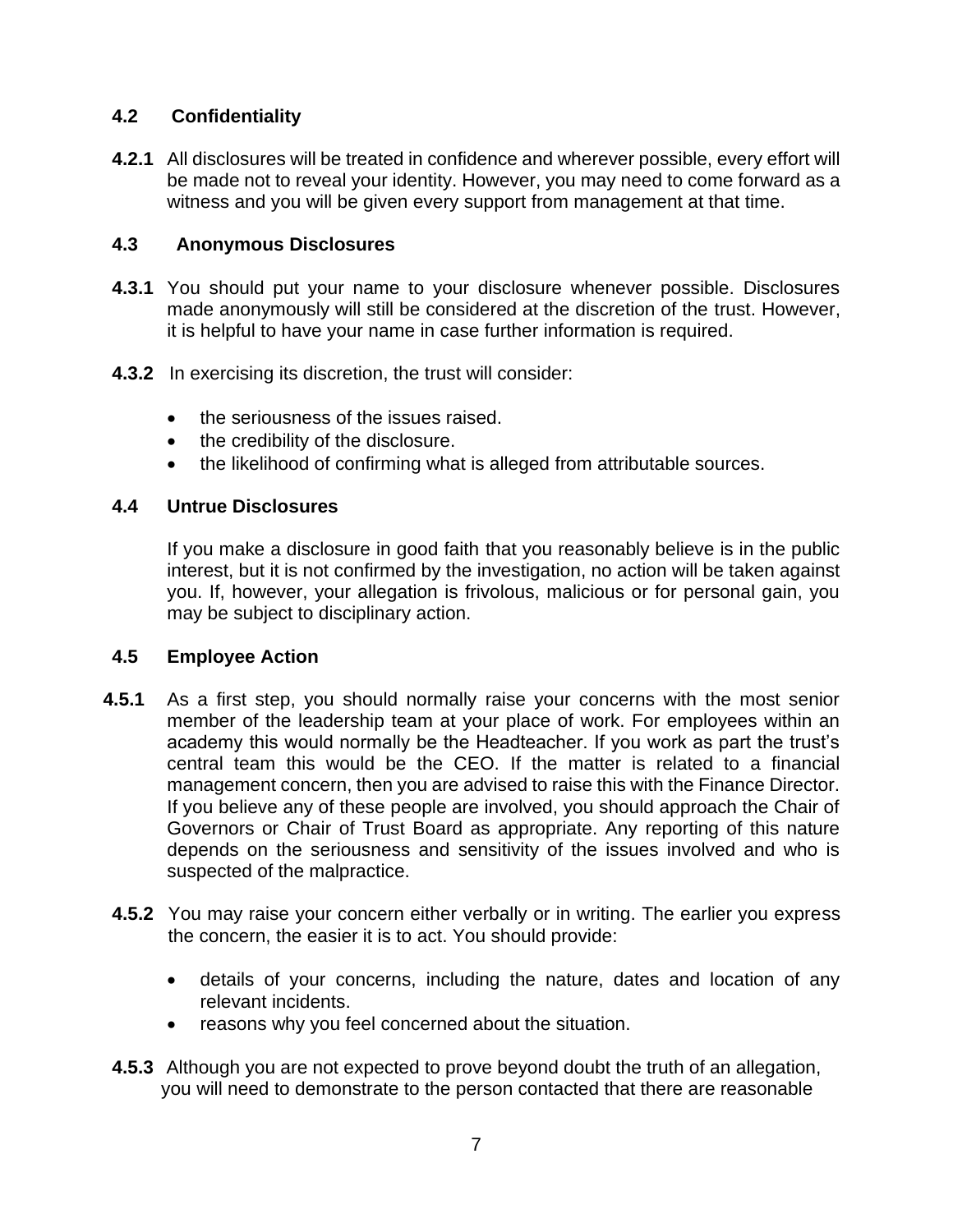grounds for your concern.

- **4.5.4** You may wish to consider discussing your concern with a colleague first and you may find it easier to raise the matter if there are two (or more) of you who have had the same experience or concerns. You may also discuss your concerns with your trade union representative.
- **4.5.5** You may invite your trade union or other representative to be present during any meetings or interviews in connection with the concerns you have raised.
- **4.5.6** The amount of contact between you and the person considering the issues will depend on the nature of the matters raised, the potential difficulties involved, and the clarity of the information provided. If necessary, the person who you have reported your concerns to will seek further information from you.

#### **4.6 Action Taken by the Trust**

- **4.6.1** The trust will respond to your disclosure. Where appropriate, the matters raised may be:
	- a) investigated by management or through the disciplinary process;
	- b) reported to the Trust Board for further investigation
	- c) referred to the Police;
	- d) the subject of an independent inquiry.
- **4.6.2** To protect individuals and those accused of possible malpractice, initial enquiries will be made to decide whether an investigation is appropriate and, if so, what form it should take. The over-riding principle the trust will have in mind is the public interest. Disclosures for which there are other specific procedures (for example, child protection or discrimination issues) will normally be referred for consideration under those procedures.
- **4.6.3** Some concerns may be resolved by agreed action without the need for investigation. If urgent action is required, this will be taken before any action investigation is conducted.
- **4.6.4** Within 10 working days of a concern being raised, you will receive a response:
	- a) acknowledging that the concern has been received;
	- b) telling you whether any initial enquiries have been made;
	- c) indicating how the matter is going to be dealt with;